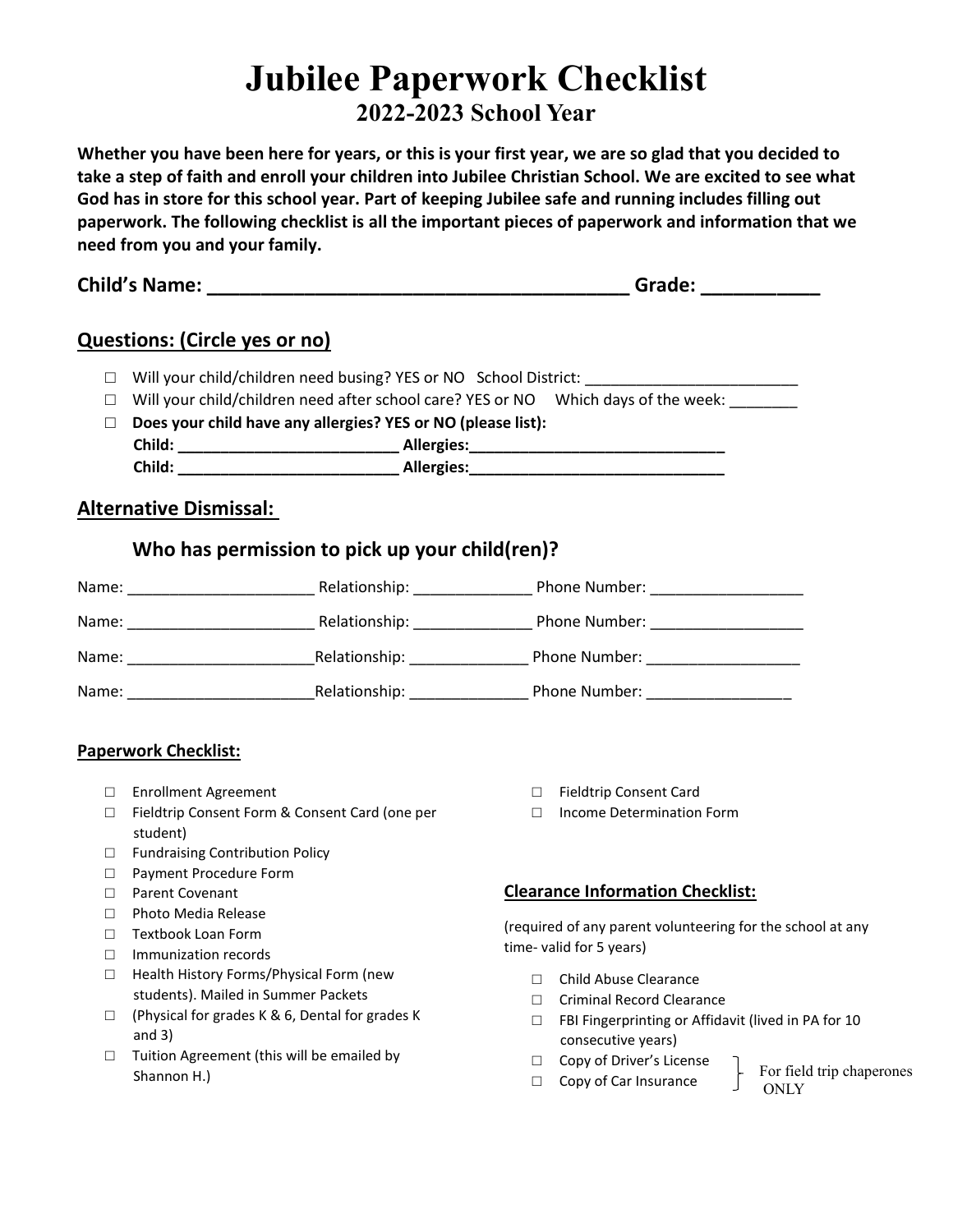

# **ENROLLMENT AGREEMENT**

Student(s) Last Name The Communication Control of Parent/Guardian Last Name

**1. Acknowledgment**: Parent/Guardian acknowledges that the policies, procedures, and practices of JCS, including, but not limited to, those set forth in the Parent Covenant and the Parent-Student Handbook, are incorporated in this agreement by reference. Accordingly, parent/guardian agrees to abide by all policies, procedures and practices and acknowledges that the same will be subject to periodic modification by JCS. This enrollment agreement may also be modified. In such cases, adequate notification by JCS will be provided to parents/guardians.

Parent/Guardian confirms that the information provided on the Student Application is accurate and that the parent/guardian will immediately notify JCS of any changes. Parent/Guardian understands enrollment at JCS is a privilege, not a right, and enrollment may be suspended or terminated at the discretion of the Principal and JCS Board of Trustees. During the term of this agreement, parent/guardian agrees to timely payment of all tuition, charges and fees associated with the student's admission, enrollment and or program participation at JCS. The tuition and administrative fees for the next school year are set by the JCS Board of Trustees in January of the current school year and communicated to families at that time.

**2. Term of Enrollment:** Parent/Guardian understands and agrees that this agreement extends until the graduation of student(s) from JCS or the termination of this agreement as provided herein. Accordingly, the term of this agreement will take effect immediately for the current academic school year and shall renew automatically for each successive academic year until graduation from JCS, unless and until this agreement is terminated by JCS, or a written notice of termination of enrollment from parent/guardian is received by the Treasurer on or before **March 31st** of each year. If a student will not be returning to JCS the following school year, the parent/guardian must notify JCS in writing by March 31<sup>st</sup> of the current school year. If the written notice of termination of enrollment is received AFTER March 31<sup>st</sup> of the current school year, a \$100 fee will be accessed for the transfer of records to the new school.

**3. Tuition and Administrative Fees:** A tuition agreement will be sent to parent/guardian in late spring listing the exact tuition amount for the following school year. Parent/guardian understands that tuition for the following school year is due in full by July 1st. However, for the convenience of parents/guardians, JCS currently offers the following tuition payment plans:

- Annual Plan full tuition due on July 1.
- 12 Month Plan  $-12$  equal tuition payments due by the 1<sup>st</sup> of each month from July to June.

An administrative fee of \$100 per student, \$125 per family for the following school year will be due by March 31st of the current school year. This fee is non-refundable and non-transferable. Families will be reminded in early March via letter/e-mail to remit this fee, which is used to offset the annual administrative costs associated with student paperwork and record-keeping. Administrative fees paid after March 31<sup>st</sup> will be due as follows:

• After March  $31^{st}$  -- \$200 per student and \$250 per family.

**4. Withdrawal During the Current School Year (July 1 - June 30): Parent/guardian understands that the overhead** expenses of the school do not diminish with the withdrawal of some students and that (upon acceptance of this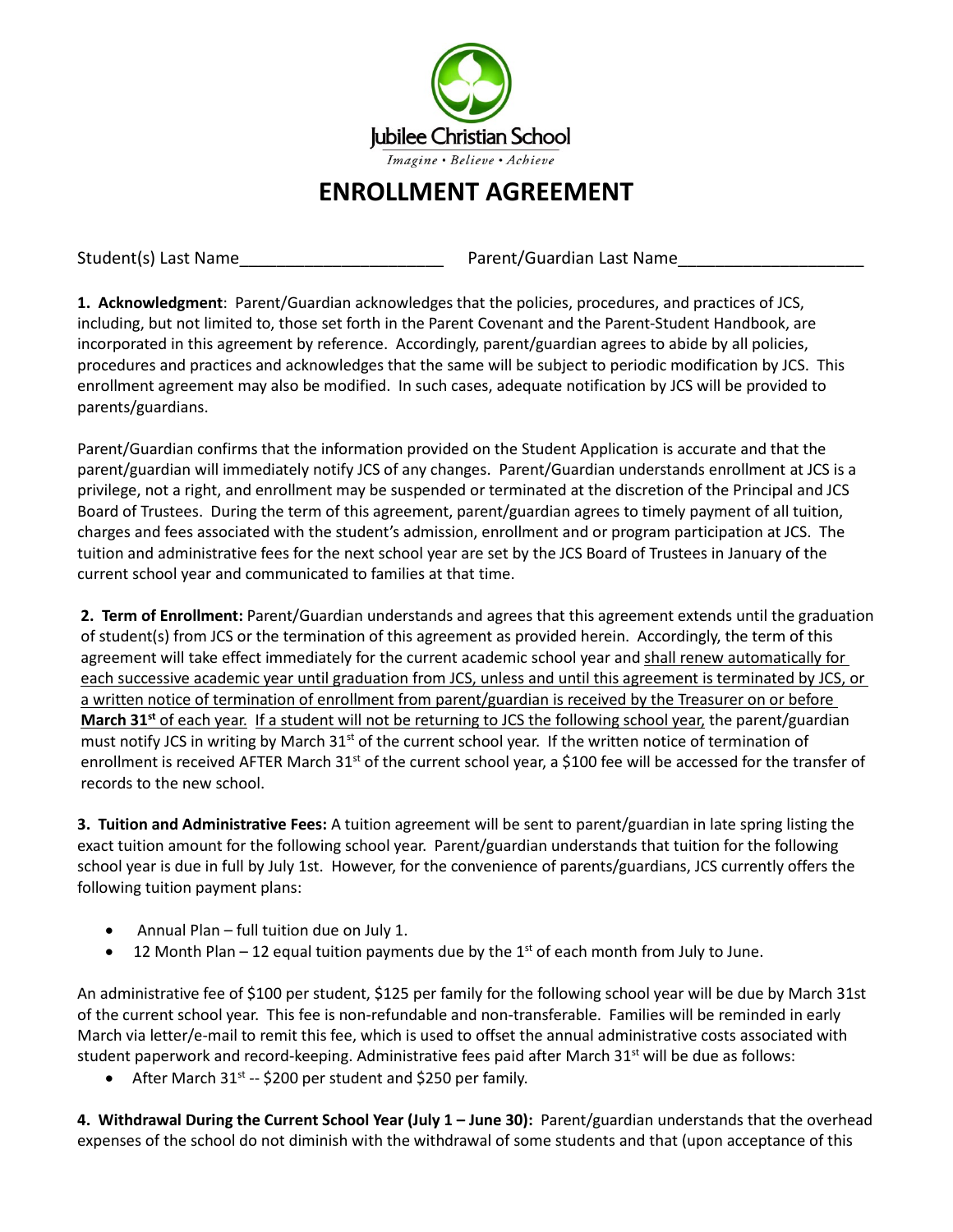agreement by JCS) they accept adherence to the Tuition Reimbursement Policy. This policy states if a registered student withdraws from school between July 1 and December 31 of a given year, tuition for the first half of the year is due in full and is non-refundable. If a withdrawal notice is submitted on or after January 1, tuition for the entire year is due in full. Withdrawals must be made in writing and submitted to the principal. A student is considered enrolled until the written withdrawal notice has been received by the principal. Parent/guardian agrees that the absence, academic failure, or withdrawal of the student during the academic year shall not excuse, alter, abate or nullify the parent/guardian's obligations for tuition and certain fees throughout the academic year. If the policy causes undue financial hardship on a family, then parents should arrange to meet with the principal to discuss alternatives.

**5. Eligibility:** Parent/Guardian understands that student(s) may not attend classes and/or participate in any school-sponsored activities until all enrollment and registration forms, including a signed Enrollment Agreement, Tuition Agreement and Parent Covenant, are received, and administrative fees are paid.

**6. Tuition Assistance:** Parent/Guardian understands that if student(s) qualifies and is awarded any form of tuition assistance, there may be additional requirements that must be accepted and fulfilled before the award will be applied to the student's tuition account. For example, the award may be held until tax returns or other requested documentation is verified or past due accounts are paid.

**7. Delinquent Accounts:** Parent/Guardian understands that access to Gradelink, report cards, transcripts, and other such student records will be withheld should their account become delinquent. Should their account become 60 days past due, parent/guardian understands that student(s) are subject to suspension from school and all school-sponsored activities until account is made current. Furthermore, parent/guardian understands that student's continued enrollment may be suspended if their account is in arrears. Finally, parent/guardian understands that a late fee of \$25 will be assessed if payment is received after the  $5<sup>th</sup>$  of each month.

Returned checks (NSF): Parent/Guardian understands that a \$35 service charge will be assessed per returned check or incomplete withdrawal due to insufficient funds. Parent/Guardian also understands that after two returned checks, payments may only be made with cash, cashier's check, or money order.

#### *I understand the Enrollment Agreement and agree to the terms as outlined above for the following:*

| Parent/Guardian signatures (if married, both signatures are needed): |  |  |
|----------------------------------------------------------------------|--|--|
|                                                                      |  |  |
|                                                                      |  |  |
|                                                                      |  |  |
|                                                                      |  |  |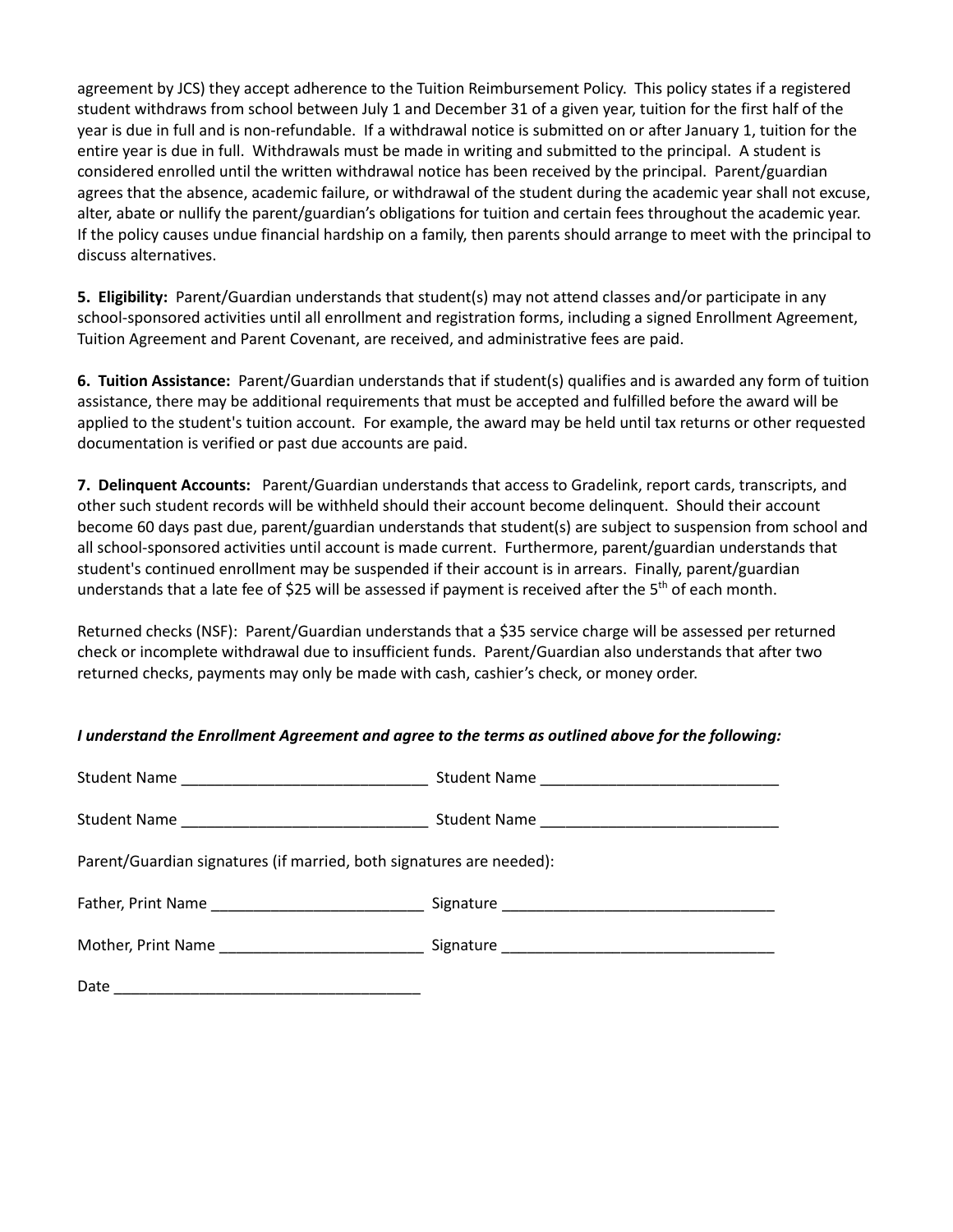

# **FIELDTRIP CONSENT FORM 2022-2023**<br>**2022-2023**<br>**2022-2023 2022-2023**

I fully acknowledge that my child

will accompany his/her Jubilee Christian School class on fieldtrips. In the event that I cannot be reached, I hereby grant permission to the JCS teaching staff and our school principal to authorize necessary medical treatment in case of an emergency, accident, or injury requiring physicians care.

In granting this permission, I understand that I bear full legal and financial responsibility for my child. I release Jubilee Christian School and any of its representatives from any and all claims and causes of action for loss of property and personal injury sustained by my child in the course of this activity. I verify that my child has coverage under an adequate medical insurance plan.

| Date:                   |                                                                   |  |
|-------------------------|-------------------------------------------------------------------|--|
| <b>Home Phone:</b>      | <u> 1980 - Johann John Stone, mars eta biztanleria (h. 1980).</u> |  |
| <b>Work Phone:</b>      |                                                                   |  |
|                         |                                                                   |  |
| Doctor:                 |                                                                   |  |
| Doctor's Phone #:       |                                                                   |  |
| <b>Allergies:</b>       |                                                                   |  |
| <b>Medications:</b>     |                                                                   |  |
|                         |                                                                   |  |
| <b>Family member or</b> |                                                                   |  |
| Phone # of above:       |                                                                   |  |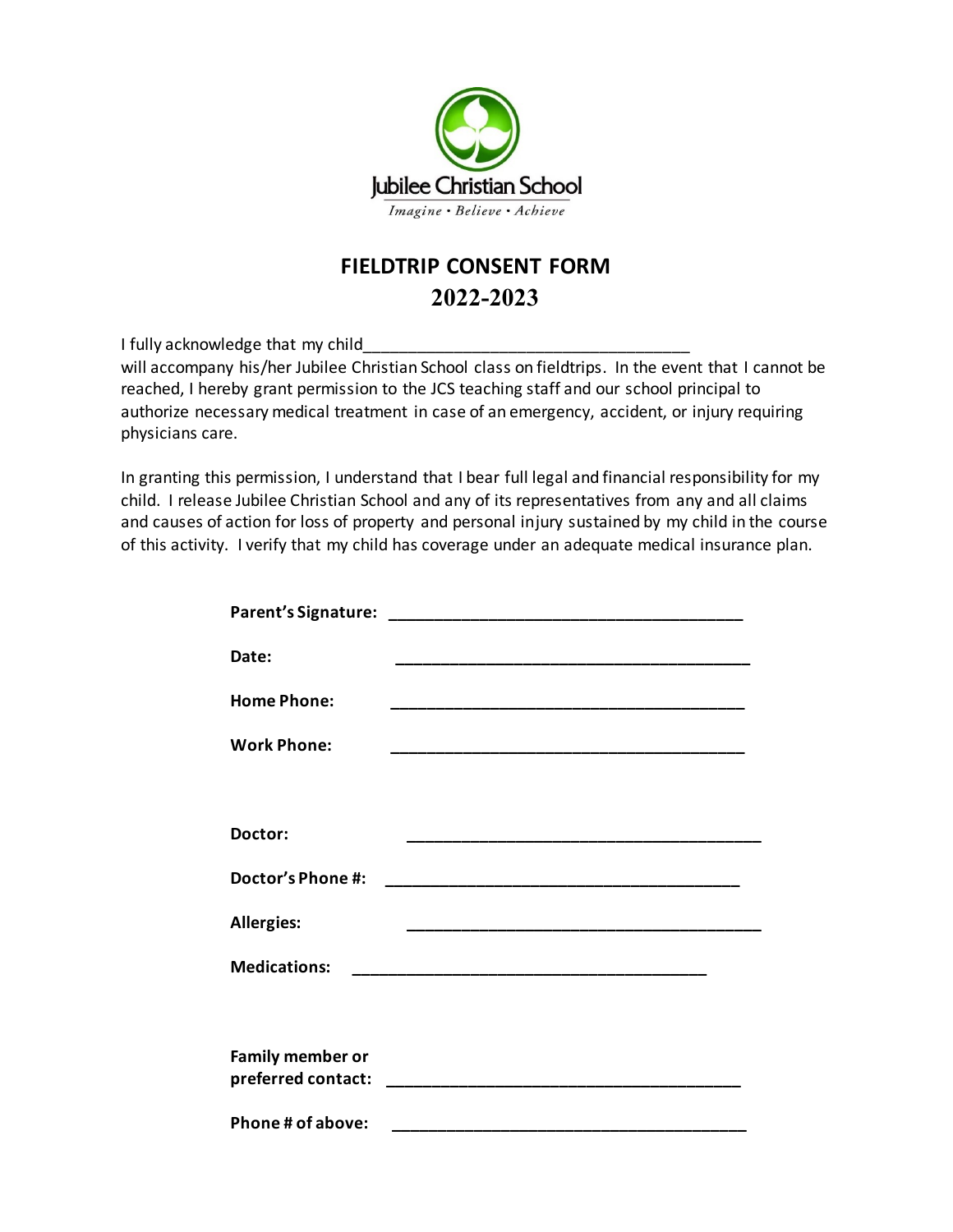

# **Fundraising Contribution Policy 2022-2023**

A fundraising contribution amount per family will be set annually by the board of trustees to ensure that the JCS operational fundraising budget will be reached each year. The fundraising contribution amount will be based on the fundraising budget set forth for the coming school year, as well as enrollment numbers for that school year.

Each family has the opportunity to raise the funds necessary to meet their required contribution amount by participating in our annual fundraisers. Fundraisers include, but are not limited to, the Race for Education, Year End Letter appeal, and Sarris candy sale. Jubilee will set up an accounting system to track the amount each family has fundraised throughout the year.

## **The fundraising budget for the 2022-2023 school year is \$35,000, and the fundraising contribution amount for the same school year is set at \$300 per child/\$ 500 per family.**

• The yearly contribution amount will be divided into two installments: the first installment of \$150 per child/\$250 per family can be earned through fundraising activities in the first semester, from July 1<sup>st</sup> through December 31<sup>st</sup>; the second installment of \$150 per child/\$250 per family can be earned through fundraising activities in the second semester, January  $1<sup>st</sup>$  to May 31st.

• If your first installment is not raised by December 31, you will receive a bill for the remaining balance. Likewise, if the second installment is not raised by May 31<sup>st</sup> of the school year, you will be billed for the remaining second installment balance.

• If you raise money over and above your first installment amount, the extra money may be applied to your second installment amount.

• Once you have met your yearly fundraising contribution amount, your Jubilee fundraising contribution has been fulfilled. However, please consider continuing your fundraising efforts! Monies raised over and above our annual budgeted amount are used for the continual improvement and future growth of our school.

• Money raised through a capital campaign, such as "Come Grow with Us", is set aside for a special purpose apart from Jubilee's annual operating budget, and therefore cannot be applied toward your fundraising contribution amount.

• Jubilee will make every effort to update your family throughout the school year on your fundraising contribution amount earned.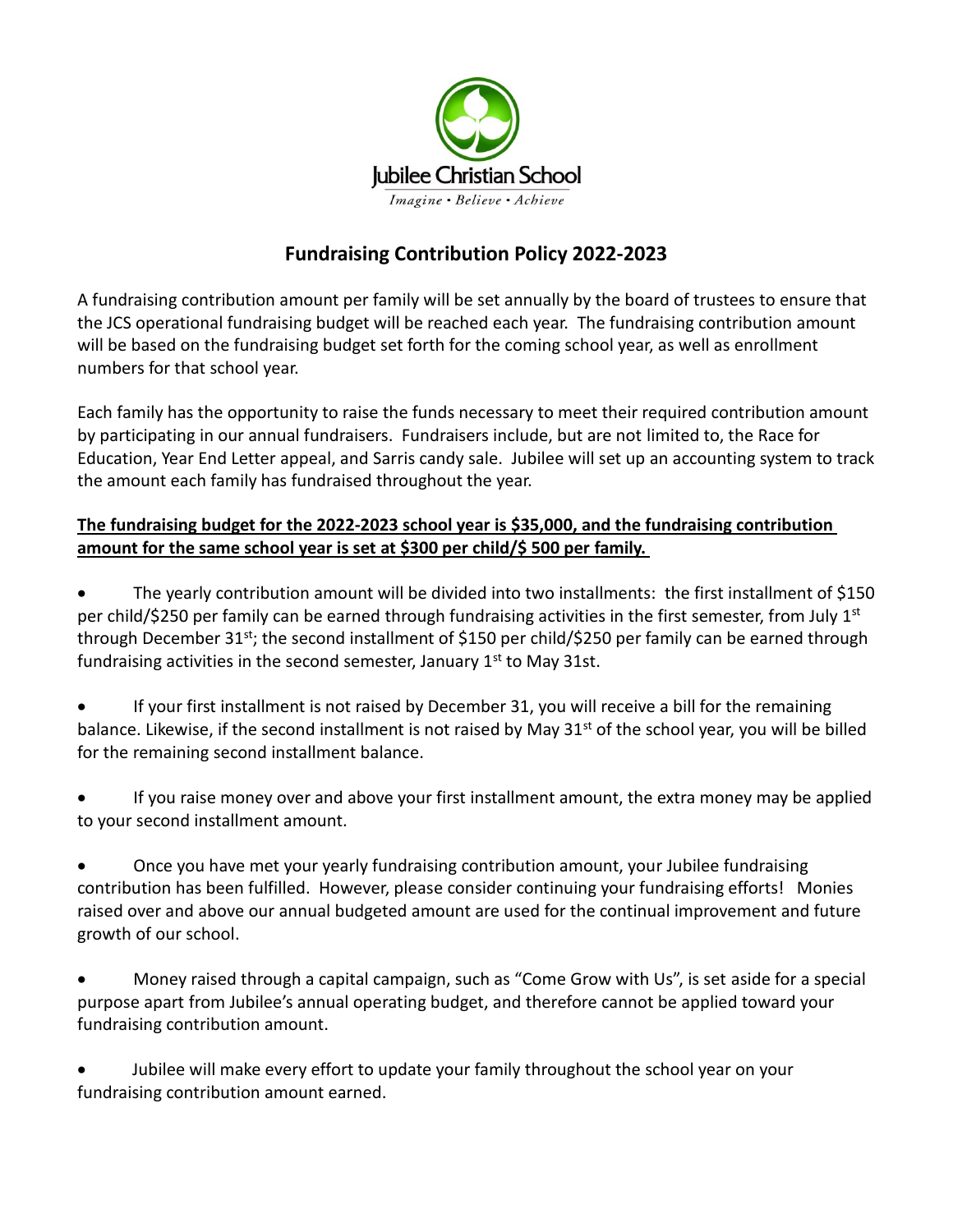# **Fundraising Contribution Policy Continued…**

Because being a part of a private school is a privilege which carries responsibility on the part of the student and the parent, and because the resources and finances of the school are dependent upon the involvement of the parents, the Board of Trustees for Jubilee Christian School, in agreement with the parents of the students AGREE: that each family who has child(ren) enrolled in Jubilee Christian School, will raise the funds as required by this Fundraising Contribution Policy and in the amount as set annually by the Board of Trustees.

I, the contract of a private school and that being a part of a private school and that being a part of a private school involves a commitment to support the programs and activities of the school, and I do hereby pledge my commitment to fulfill the requirements stated above. I understand that I will be given ample opportunity to fulfill by commitment.

\_\_\_\_\_\_\_\_\_\_\_\_\_\_\_\_\_\_\_\_\_\_\_\_\_\_\_\_\_\_\_\_\_\_\_\_\_\_\_ \_\_\_\_\_\_\_\_\_\_\_\_\_\_\_\_\_\_\_\_\_\_\_\_\_\_\_\_\_\_\_\_\_\_\_

\_\_\_\_\_\_\_\_\_\_\_\_\_\_\_\_\_\_\_\_\_\_\_\_\_\_\_\_\_\_\_\_\_\_\_\_\_\_\_ \_\_\_\_\_\_\_\_\_\_\_\_\_\_\_\_\_\_\_\_\_\_\_\_\_\_\_\_\_\_\_\_\_\_\_

Parent Printed Name **Parent Signature** Parent Signature

Parent Printed Name **Parent Signature** Parent Signature

\_\_\_\_\_\_\_\_\_\_\_\_\_\_\_\_\_\_\_\_\_\_\_\_\_\_\_\_\_\_\_\_\_Date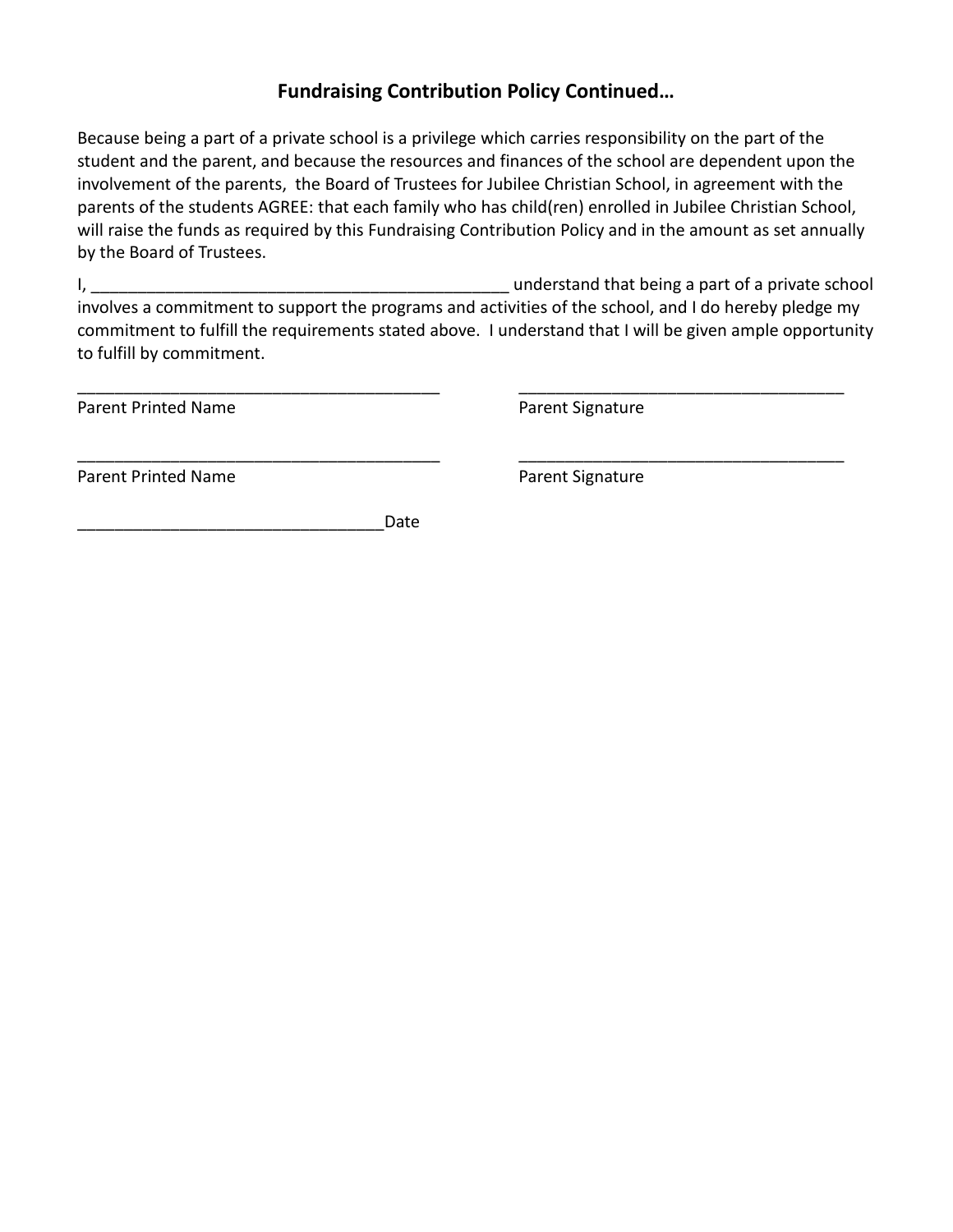

# **Procedures for Making Payments to Jubilee Christian School**

- **If you are sending payments into the school, they should be sent in your child's take-home folders. Take home folders are sent home from the office every Thursday. Please return them the following day (Friday) when possible, or no later than the following Wednesday. If sending a payment falls after the take home folder has been delivered back to the school, we suggest mailing the payment into the school or hand delivering the payment into the school office.**
- **ONLY NOMINAL CASH IN THE AMOUNT UP TO \$10 SHOULD BE SENT TO SCHOOL WITH YOUR CHILD. IF YOU ARE MAKING A CASH PAYMENT IN EXCESS OF \$10, THIS PAYMENT MUST BE MADE IN PERSON TO THE SCHOOL. This is required so that the office staff can count the money and give you a receipt for your payment. This is done for your protection and the schools. JCS IS NOT RESPONSIBLE FOR LOST, MISPLACED OR STOLEN PAYMENTS.**
- **If you place a payment in the school lock box, located in the JCS office, the payment must be placed in an envelope with the family name and details for what the payment is being made for on the envelope.**
- **Tuition payments are due the 1st of every month and late payments will be subject to a \$25 late fee. JCS is not responsible for lost or misdirected mail.**
- **There is a \$20 bank fee for each personal check returned by the bank due to insufficient funds. In the event of a returned check, all remaining payments for the school year must be made in the form of cash, hand-delivered to the office, certified check or a bank/postal money order.**

**\_\_\_\_\_\_\_\_\_\_\_\_\_\_\_\_\_\_\_\_\_\_\_\_\_\_\_\_\_\_\_\_\_\_\_\_\_\_\_\_\_\_\_\_\_\_\_\_\_\_ \_\_\_\_\_\_\_\_\_\_\_\_\_\_\_\_\_\_\_\_\_\_\_\_\_\_**

**I have read and understand the Procedures for Making Payments.**

**PRINT NAME** DATE

**\_\_\_\_\_\_\_\_\_\_\_\_\_\_\_\_\_\_\_\_\_\_\_\_\_\_\_\_\_\_\_\_\_\_\_\_\_\_\_\_\_\_\_ SIGNATURE**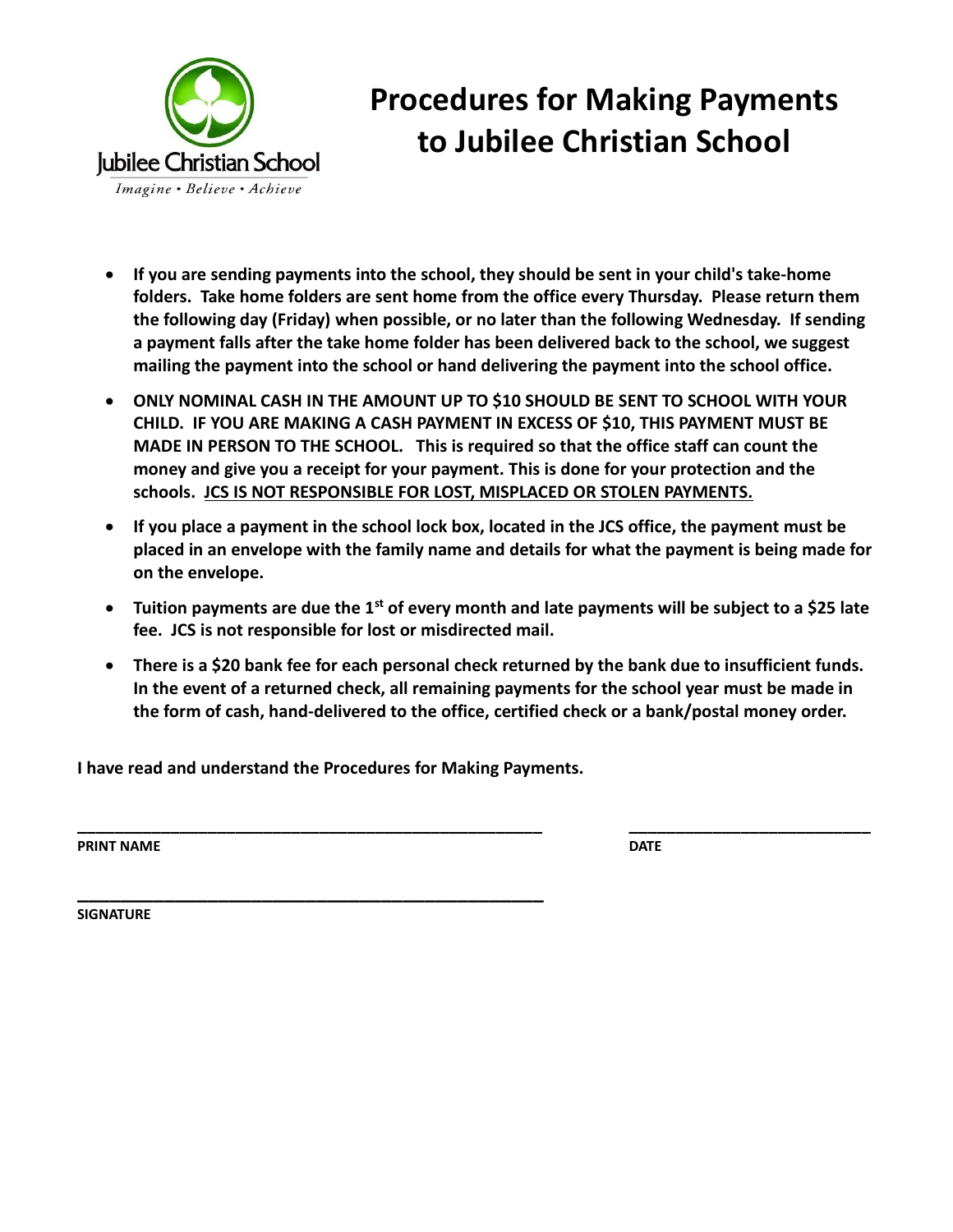

# **Parent Covenant**

# **Believing that God has given parents the responsibility to nurture and educate their children, I/we covenant:**

- 1. to actively partner in our child(ren)'s education and provide an atmosphere in the home that promotes the developmental growth of the child. I/We will be available for teacher/parent conferences.
- 2. to volunteer a minimum of four (4) hours per month in support of Jubilee Christian School.
- 3. to participate in fundraising activities as the Board deems necessary.
- 4. to turn in all required paperwork related to student academics, health, safety, and discipline to the office by the due date.
- 5. to realize the first 60 days of enrollment are provisional.
- 6. to comply with and support the disciplinary measures, policies, and procedures as established by the principal, teacher(s) and the Board, and bus companies to ensure the smooth and safe operation of our school. I/We understand situations may arise requiring the consulting of parents and agree to be available for such consultations.
- 7. to comply with and support Jubilee Christian School's finance policy and to make tuition payments on time. If unusual circumstances prevent me from fulfilling my financial commitment, I/we will contact the Finance Committee in writing immediately to make alternate arrangements. I/We understand that if arrangements are not made and my family's account falls two months in arrears, my child(ren) will be subject to dismissal.

**We look forward to partnering with you in the academic and spiritual growth of your child. Please sign and return one copy of this Parent Covenant to Jubilee Christian School. (Both parent signatures are required.)**

\_\_\_\_\_\_\_\_\_\_\_\_\_\_\_\_\_\_\_\_\_\_\_\_\_\_\_\_\_\_\_\_\_\_\_\_\_\_\_\_\_\_\_\_\_\_\_\_\_ \_\_\_\_\_\_\_\_\_\_\_\_\_\_\_\_\_\_\_\_\_\_\_\_ Parent/Guardian Signature Date

\_\_\_\_\_\_\_\_\_\_\_\_\_\_\_\_\_\_\_\_\_\_\_\_\_\_\_\_\_\_\_\_\_\_\_\_\_\_\_\_\_\_\_\_\_\_\_\_\_ Parent/Guardian Print Name

\_\_\_\_\_\_\_\_\_\_\_\_\_\_\_\_\_\_\_\_\_\_\_\_\_\_\_\_\_\_\_\_\_\_\_\_\_\_\_\_\_\_\_\_\_\_\_\_\_ \_\_\_\_\_\_\_\_\_\_\_\_\_\_\_\_\_\_\_\_\_\_\_\_ Parent/Guardian Signature Date

\_\_\_\_\_\_\_\_\_\_\_\_\_\_\_\_\_\_\_\_\_\_\_\_\_\_\_\_\_\_\_\_\_\_\_\_\_\_\_\_\_\_\_\_\_\_\_\_\_ Parent/Guardian Print Name

> Failure to comply with the covenant may result in dismissal from Jubilee Christian School. The Board reserves the right to determine each case on an individual basis.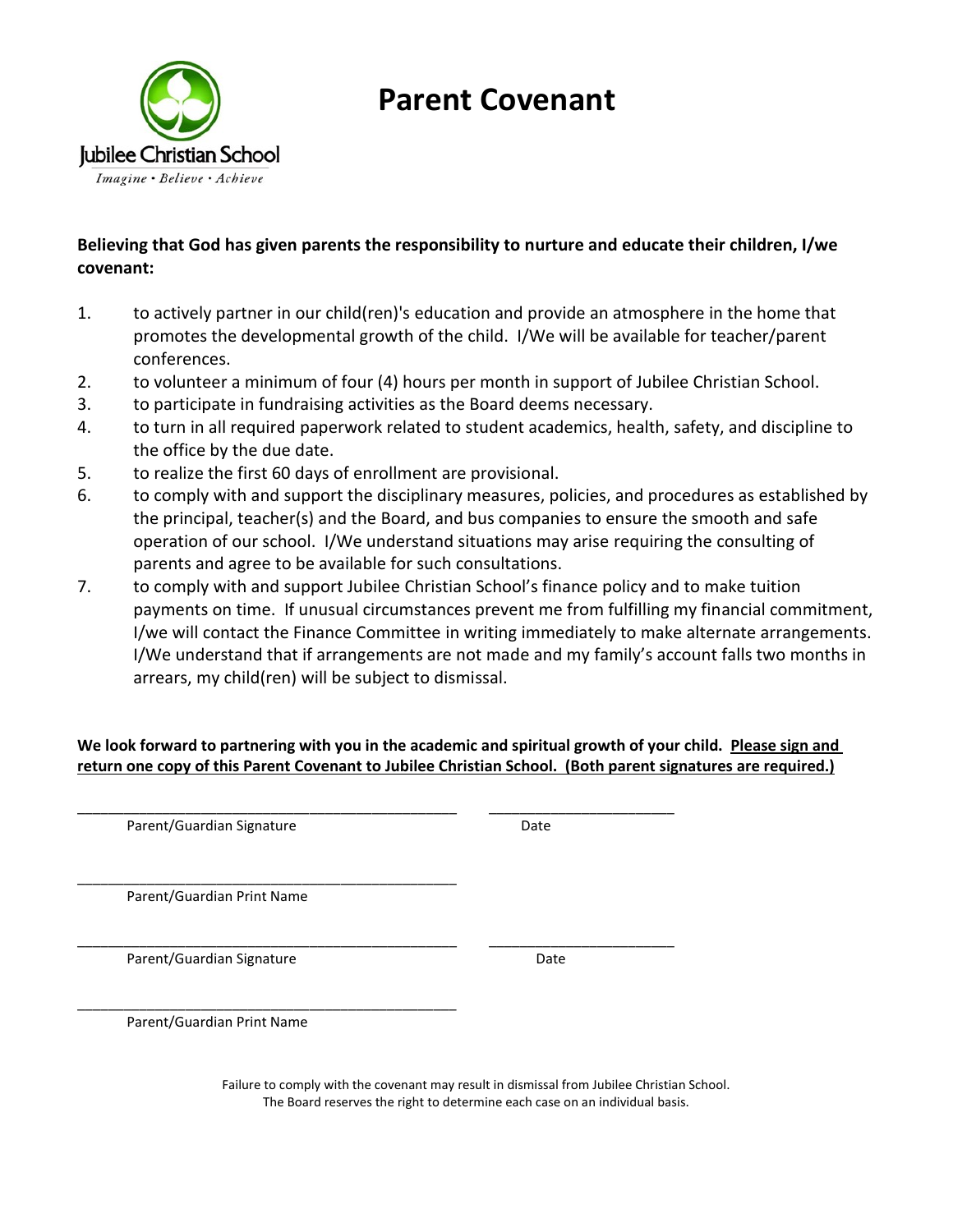

# **Photo/Media Release Form**

Jubilee Christian School highlights the activities of the school and our students in a variety of ways, including the school's website; its official social media outlets; its Jubilee Jaguar newsletter which includes both print and electronic versions; brochures and other print publications; admissions outreach materials and fund-raising efforts; and occasionally with local or national news media. In promoting the school, we sometimes use students' names, images and samples of work. These might include photographs; video/audio recordings; quotations; student writing, and artwork. These images are used solely for public relations and education about the school's mission and purpose. For example, we may include a photograph of a Jubilee athletic team on our website or in our newsletter to celebrate a win or a great season, and if your student is on the team, he or she might be identified in a photograph. **NOTE:** In all of our digital communications – including the Jubilee website, social media outlets, and e-newsletters – students are identified only by first name and the first initial of their last name (e.g., John D.). *Full names are never used in digital publications, but are used in print publications.* 

This Media Release form requests your consent to use your student's name, image, words and/or work in the school publications mentioned above. Students whose families do not consent will be placed on a "Media Consent Denied" list.

**This is a one-year agreement and can be changed in subsequent years**. This agreement covers only those Jubilee publications that are intended for the general public. All students are presented in the Jubilee all-school phone/email roster, in publications such as yearbooks, and portions of publications—including Jubilee internal class websites—that are access restricted requiring a password. Password protected areas are not restricted by this agreement.

**If this form is not returned, it will be regarded as "consent" by the Jubilee administrative office.** If you have questions or concerns, please contact the school office.

#### **MEDIA RELEASE FORM**

Please check one of the options below, sign and date, and return with your enrollment materials.

I, being the parent or guardian of \_\_\_\_\_\_\_\_\_\_\_\_\_\_\_\_\_\_\_\_\_\_\_\_\_\_\_\_\_\_\_\_\_\_\_\_\_\_\_\_\_\_\_\_\_\_\_\_, (a) student(s) at Jubilee Christian School, hereby:

Consent: Do NOT Consent:

-------------------------------------------------------------------------------------------------------------------------------

…that video/audio recordings, photographs, electronic images, quotations, and sample work of, or by, my student may be used by Jubilee Christian School for marketing/public relations for the 2022-2023 school year.

#### **Failure to return the form will be regarded as "consent" by the communications office.**

Signature \_\_\_\_\_\_\_\_\_\_\_\_\_\_\_\_\_\_\_\_\_\_\_\_\_\_\_\_\_\_\_\_\_\_\_ Date\_\_\_\_\_\_\_\_\_\_\_\_\_\_\_\_\_\_\_\_\_\_\_\_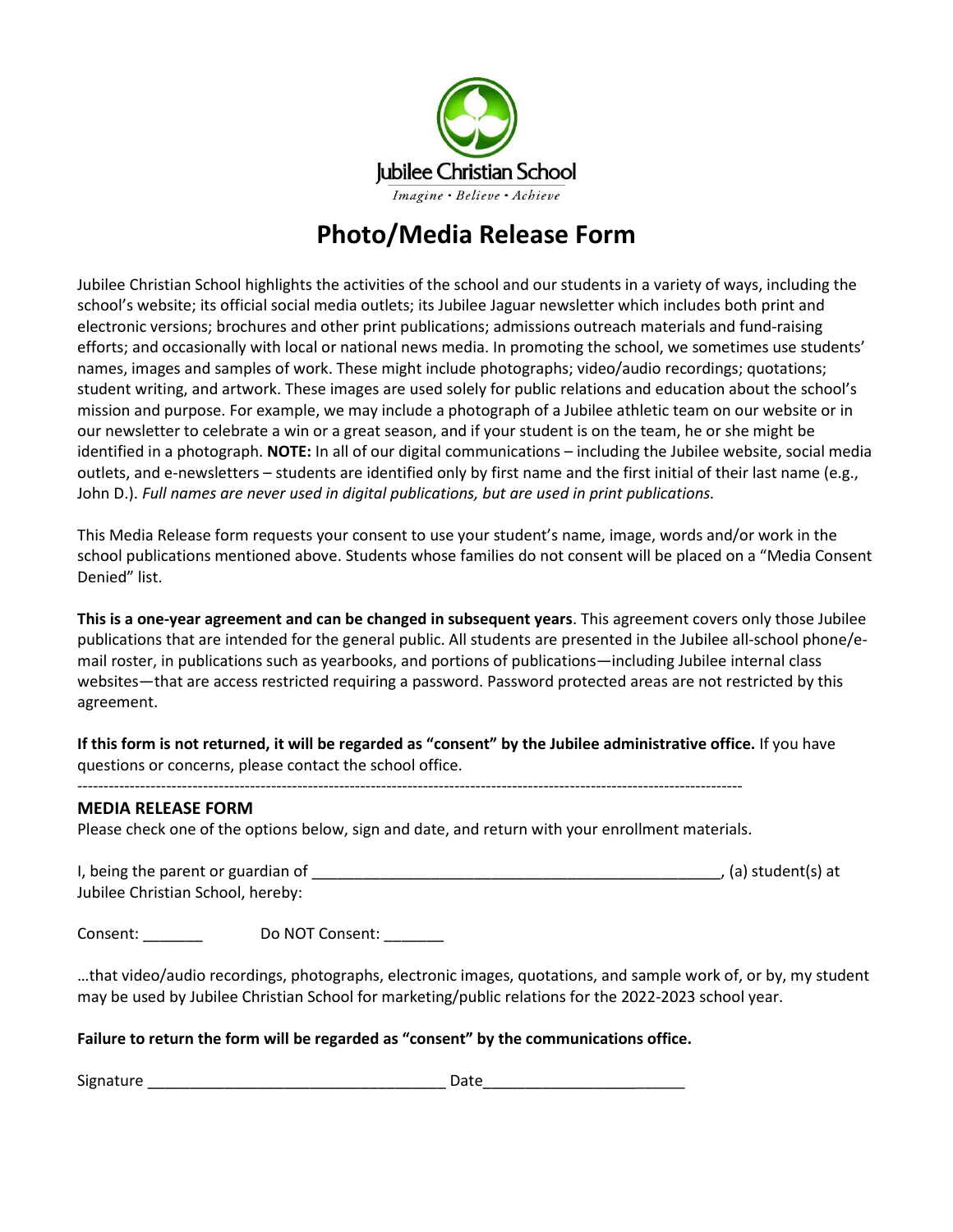

State Law (Act 195) authorizes the loan of textbooks by the Secretary of Education to children enrolled in nonpublic schools. Act 90 authorizes the loan of instructional materials. Our school is now in the process of requesting the specific textbooks and materials to be loaned to your children. The requires, however, that a parent of each child attending the nonpublic school to individually request a loan of textbooks and instructional materials. We are, therefore, enclosing your request form. Please sign it, date it, and return it to the school.

Thank you,

Kara Bell, Principal

Jubilee Christian School

### 2022-2023

\_\_\_\_\_\_\_\_\_\_\_\_\_\_\_\_\_\_\_\_\_\_\_\_\_\_\_\_\_\_\_\_\_\_\_\_\_\_\_\_\_\_\_\_\_\_\_\_\_\_\_\_\_\_\_\_\_\_\_\_\_\_\_\_\_\_\_\_\_\_\_\_\_\_\_\_\_\_\_\_\_\_\_\_\_

#### CERTIFICATE OF INDIVIDUAL REQUEST

#### FOR LOAN OF TEXTBOOKS AND INSTRUCTIONAL MATERIALSS

I hereby request the loan of textbooks and instructional materials in accordance with the Pennsylvania Act 195 and 90 for my child/children attending Jubilee Christian School in Pittsburgh, Pennsylvania.

Date: \_\_\_\_\_\_\_\_ Printed Name: \_\_\_\_\_\_\_\_\_\_\_\_\_\_\_\_\_\_\_\_\_\_ Signature: \_\_\_\_\_\_\_\_\_\_\_\_\_\_\_\_\_\_\_\_\_\_\_\_

Note: This law is applicable to Pennsylvania residents only.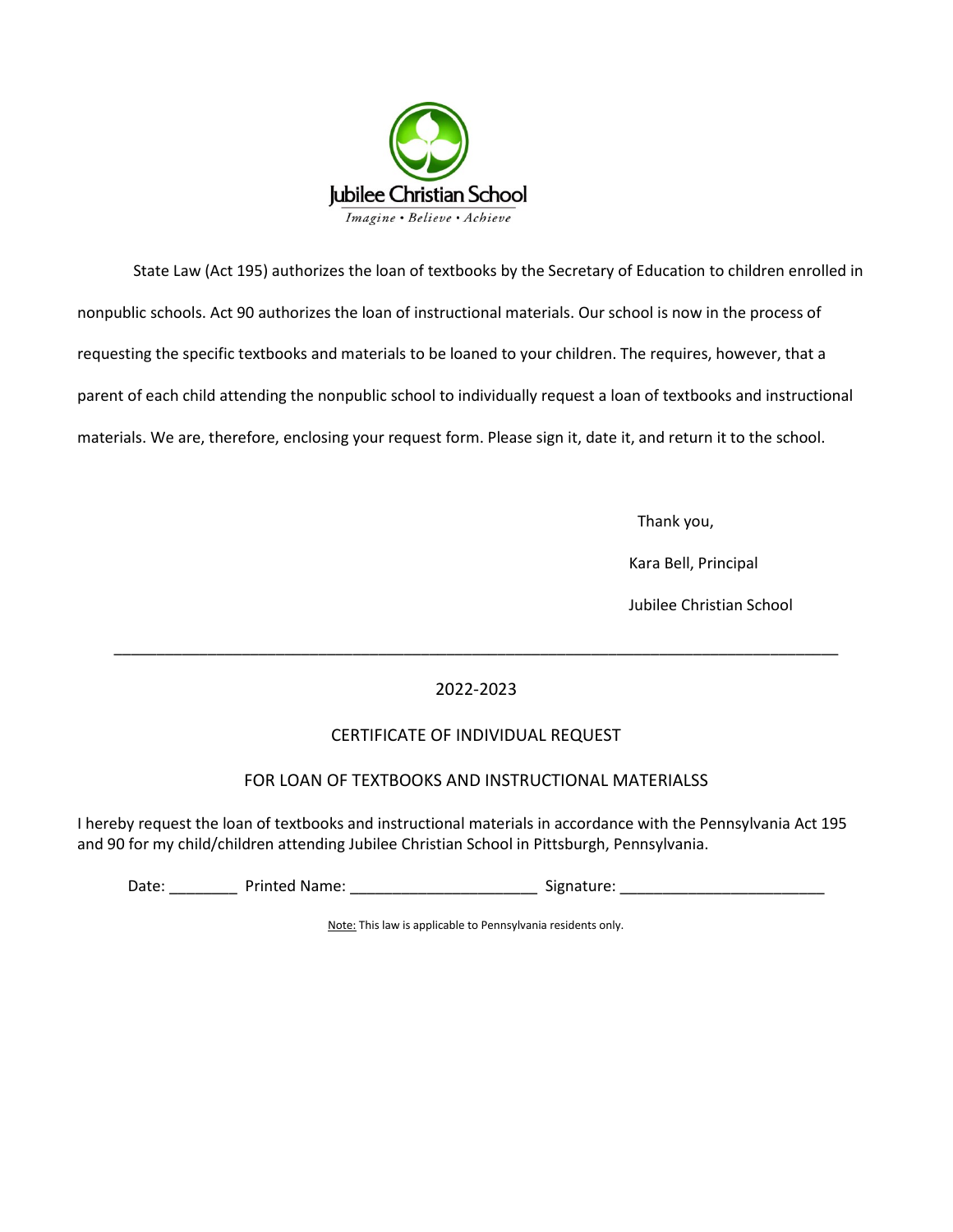#### **Jubilee Christian School Fieldtrip Consent Card 2022 - 2023**

I fully acknowledge that my child will attend Jubilee Christian School field trips. In the event I cannot be reached, I grant permission to the Jubilee teaching staff and principal to authorize necessary medical treatment in case of emergency, accident, or injury requiring a physician's care.

| Parent's Signature:       |        | Group #                     |
|---------------------------|--------|-----------------------------|
| Date:                     |        |                             |
| <b>Home Phone:</b>        |        | <b>Special Information:</b> |
| <b>Work Phone:</b>        |        |                             |
| Physician:                |        |                             |
| <b>Physician's Phone:</b> | (OVER) |                             |

**Birthdate**:\_\_\_\_\_\_\_\_\_\_\_\_\_\_\_\_\_\_\_\_\_\_\_\_\_\_\_\_\_\_\_

**Medications**:\_\_\_\_\_\_\_\_\_\_\_\_\_\_\_\_\_\_\_\_\_\_\_\_\_\_\_\_

**Allergies**:\_\_\_\_\_\_\_\_\_\_\_\_\_\_\_\_\_\_\_\_\_\_\_\_\_\_\_\_\_\_\_ **Approximate Weight**:\_\_\_\_\_\_\_\_\_\_\_\_\_\_\_\_\_\_\_\_\_\_

**Family Member or preferred contact** 

\_\_\_\_\_\_\_\_\_\_\_\_\_\_\_\_\_\_\_\_\_\_\_\_\_\_\_\_\_\_\_\_\_\_\_\_\_\_\_\_

**Phone #:**\_\_\_\_\_\_\_\_\_\_\_\_\_\_\_\_\_\_\_\_\_\_\_\_\_\_\_\_\_\_\_\_

**Insurance Carrier**\_\_\_\_\_\_\_\_\_\_\_\_\_\_\_\_\_\_\_\_\_\_\_\_\_ **Identification #\_\_\_\_\_\_\_\_\_\_\_\_\_\_\_\_\_\_\_\_\_\_\_\_\_\_\_\_\_\_\_\_** 

**Group #**\_\_\_\_\_\_\_\_\_\_\_\_\_\_\_\_\_\_\_\_\_\_\_\_\_\_\_\_\_\_\_\_\_

**Special Information**: \_\_\_\_\_\_\_\_\_\_\_\_\_\_\_\_\_\_\_\_\_\_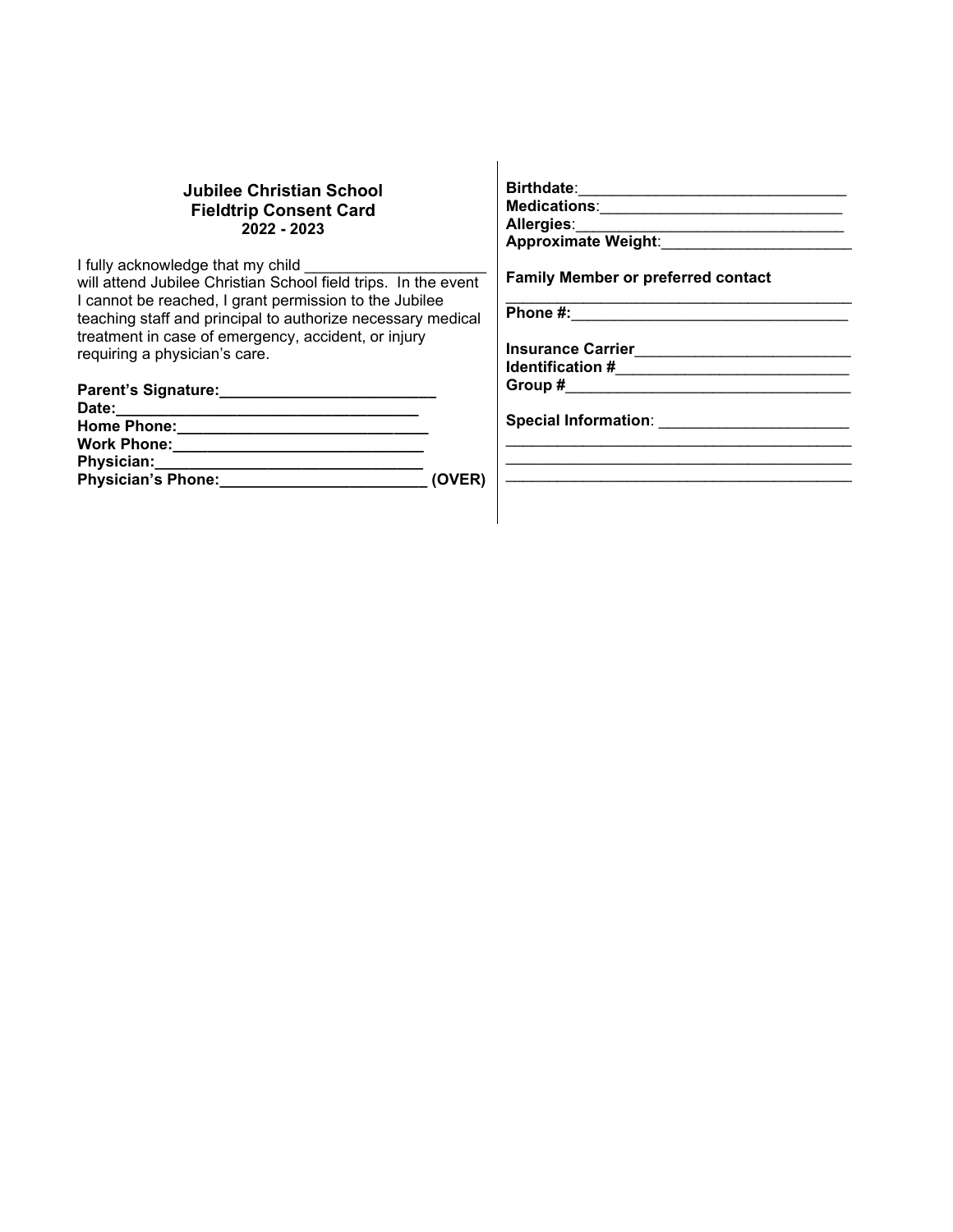

255 Washington Road Pittsburgh, PA 15216 PH 412-561-5917 www.jubileecs.org

# **NEED FOR POVERTY DATA & INCOME DETERMINATION FORM**

School districts in PA are responsible for implementing a federal education program entitled Title I, which offers instructional services to public and non-public school children who are at risk or most at risk of failing to meet standards. The additional instructional services provided by the Title I and other programs help participating children of Jubilee acquire the knowledge and skills they need to meet challenging achievement standards.

We have an opportunity for our children to receive these services, but I need you to complete the enclosed family survey form. The information you provide will determine the amount of funds Jubilee has available for these special services as well as additional items. All you need to do is review the income chart and check YES or NO after each question. Your answers will strictly remain CONFIDENTIAL. Only I will use this information. To protect your confidentiality, names are not required.

The information is very important, and it will help our children to continue to participate in the Title I educational program as well as other services.

Please return the family survey form to the office by March 31st at the latest. Remember that this information is CONFIDENTIAL. I will be the only one to read it.

If you have any questions, please call the school office at 412-561-5917.

Thank you for all you do.

Kara Bell, Principal